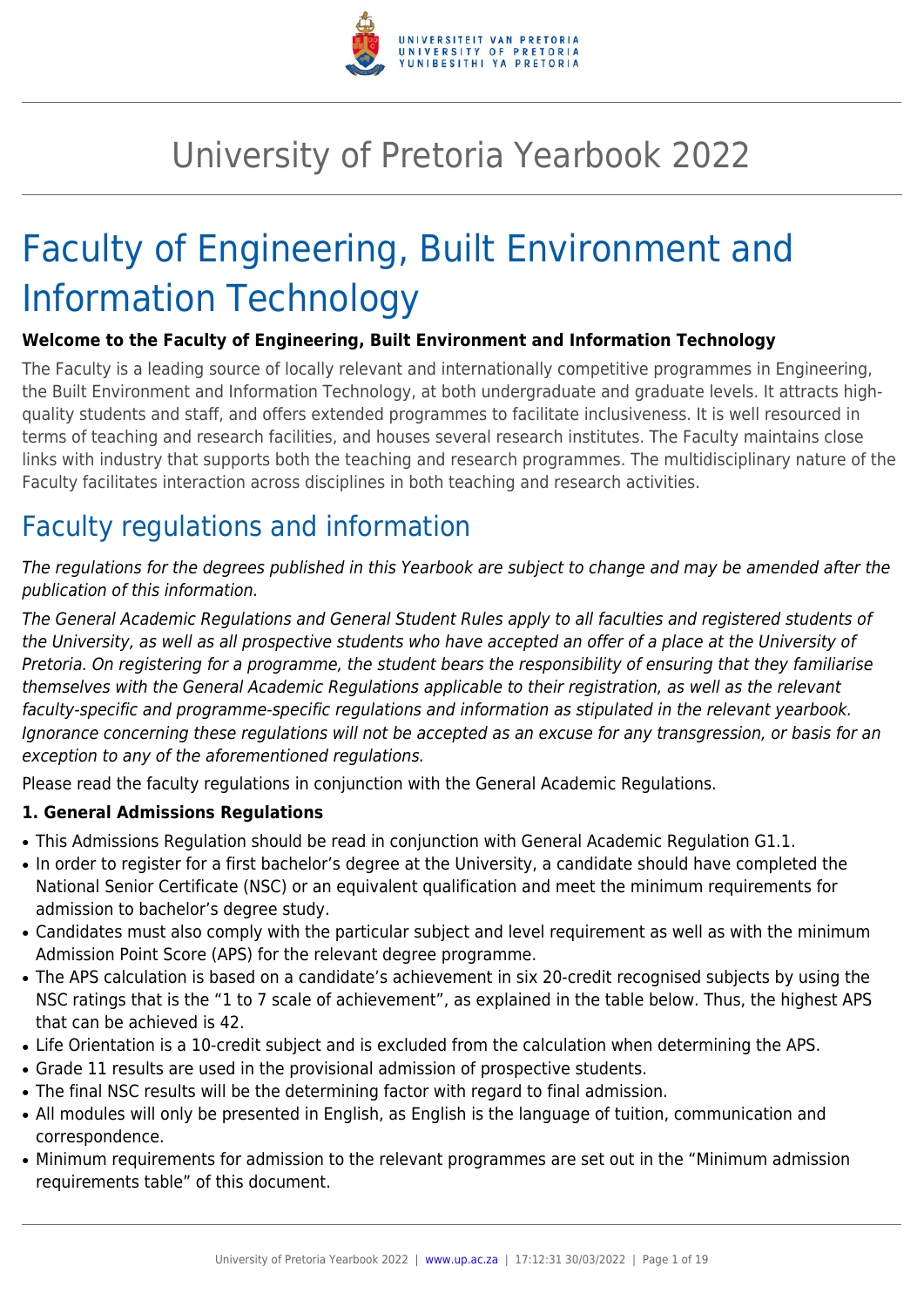

• The following subject rating scores are used for calculating the APS (see Annexure A for the APS Conversion Table):

| Rating<br>code | Rating                  | <b>Marks</b> |
|----------------|-------------------------|--------------|
|                | Outstanding achievement | 80-100%      |
| 6              | Meritorious achievement | 70-79%       |
| 5              | Sutstantial achievement | 60-69%       |
|                | Adequate achievement    | 50-59%       |
| ੨              | Moderate achievement    | 40-49%       |
| າ              | Elementary achievement  | 30-39%       |
|                | Not achieved            | $0 - 29%$    |

# **CLOSING DATES**

BSc Architecture: All applicants: 31 July

All other degrees - South African citizens: 30 September – Citizens from countries other than South Africa: 31 August

# a. **Registration for a specific year**

A student registers for all the modules he or she intends taking in that specific year (first and secondsemester modules and year modules) at the beginning of an academic year. Changes to a curriculum at the beginning of the second semester may be made only with the approval of the Dean. The students will be informed by the respective department.

Students must be registered for all modules that they intend to enrol for during the 2022 academic year **within the first two weeks of the semester** in which the module is presented. (See General Academic Regulation G2.4.)

Students who cannot register by the date of commencement of lectures must report to the lecturer **no later than the first day of lectures** and are responsible to make arrangements to keep up with the learning activities as no catching-up activities and/or assessments will be provided.

Cancellation of modules without financial and student record implications must be done **within the first four weeks of the semester** in which the module is presented. (See General Academic Regulation G2.5.)

# b. **Module credits for unregistered students**

There are students who attend lectures, write tests and examinations and in this manner earn "marks", but have neither registered for modules nor registered as students. These marks will not be communicated to any student before he/she has provided proof of registration. A student cannot obtain any credits in a specific academic year for a module "passed" in this manner during a previous academic year and for which he/she was not registered. This arrangement applies even where the student is prepared to pay the tuition fees.

# a. **Change of field of study**

Transfer from one field of study to another may only take place with the Dean's approval, after consultation with the relevant Head of Department.

# 2. **Examinations**

# a. **Examinations, projects and research reports/mini-dissertations**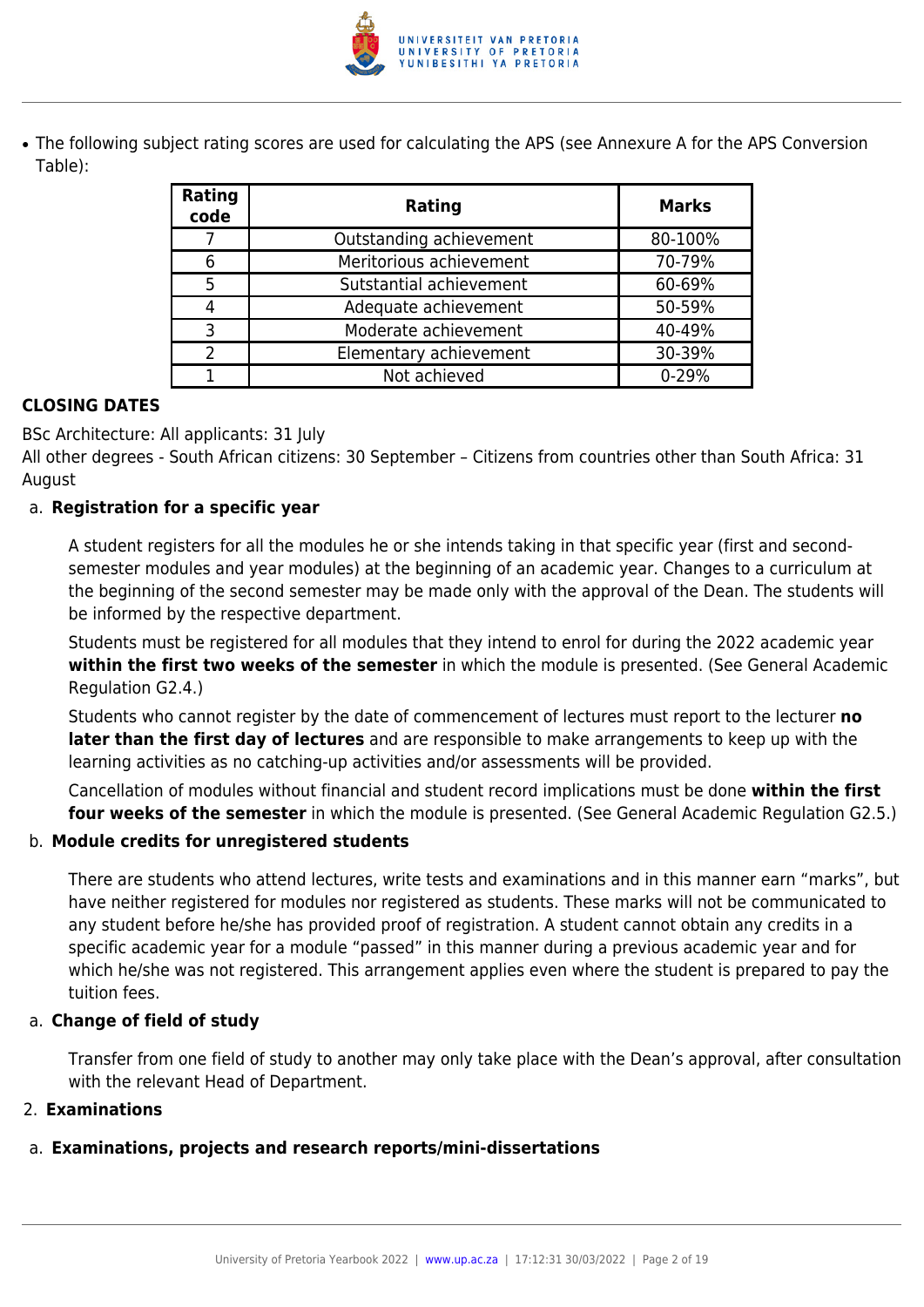

An examination in a module may be written and/or oral. Projects and research reports/mini-dissertations are prepared and examined as stipulated in the study guide of the module, in accordance with the regulations and procedures as described below.

The examinations for modules of the first semester are usually held in May/June, while all other examinations (third- and fourth-quarter modules, second-semester modules and year modules) are usually held in October/November.

#### b. **Examination admission**

A minimum semester/year mark of 40% is required in order to be admitted to the final examination in a specific module, with the exception of first-semester modules at first-year level where a minimum semester mark of 30% is required for admission to an examination. In addition, all other examination admission requirements, applicable to the relevant module, must have been met.

#### c. **Special examinations**

Refer also to G12.4.

A medical certificate stating that a student appeared ill or declared him-/herself unfit to write the examination will not be accepted.

The doctor must be consulted on or before the date on which the examination was scheduled. Special examinations are not arranged for students who are unable to write the examinations at the times scheduled for the exam

# d. **Chancellor's examination**

Refer also to G12.5.

- i. The Dean may, on the recommendation of the relevant head of department, grant a Chancellor's examination in a module to a student who failed that module in the final year of study, and consequently does not comply with degree requirements.
- ii. A student may at most, be admitted to either one. Chancellor's examination in a year module or two Chancellor's examinations in semester modules or four Chancellor's examinations in quarter modules. A student will be allowed to write a Chancellor's examination for a specific module only once. Should the student fail the Chancellor's examination the student needs to reregister for the module, in which case all regulations are applicable to the module enrolment.
- iii. To be taken into consideration for a Chancellor's examination, a student should have written the examination and failed the module(s) and should also have complied with all other examination admission requirements which are applicable to the relevant module.
- iv. Extraordinary cases may be considered by the Dean. In this case a student must apply in writing to the Dean before consideration will be given for admission to a Chancellor's examination. The relevant head of department decides when the Chancellor's examination will take place and may prescribe work that must be satisfactorily completed before a student may write the examination.
- v. The candidate should also comply with the subminimum requirements. The highest final mark that may be awarded is 50%.
- vi. No Chancellor's examinations will be allowed for modules with a project or design component in any discipline.

#### **Please note:**

● In the **School for the Built Environment**, the pass mark required for a Chancellor's examination is 50%, a higher mark is not allocated and the semester/year mark is not taken into consideration.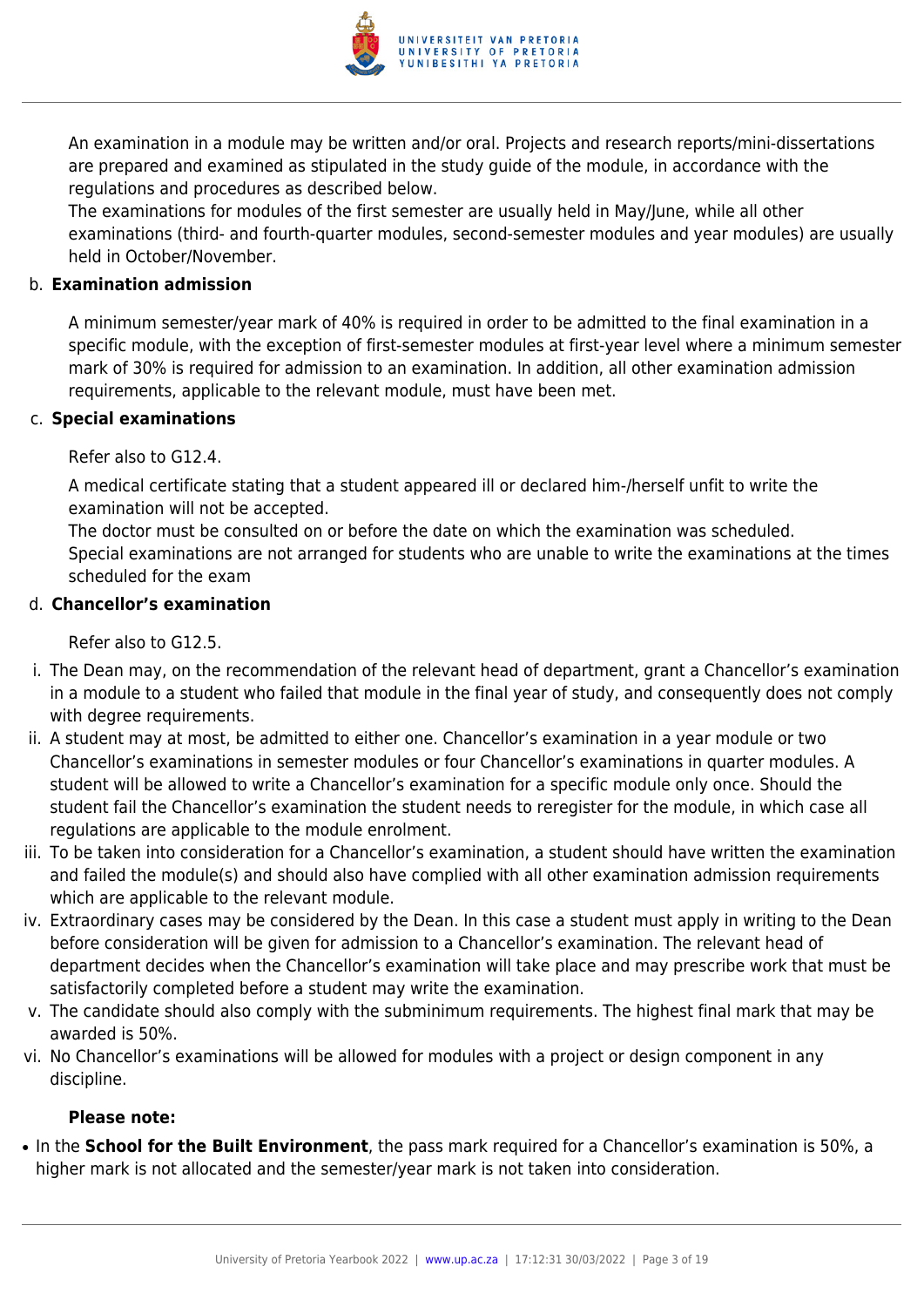

- In the **School of Information Technology**, the pass mark required for a Chancellor's examination is 50%, a higher mark is not allocated and the semester/year mark is not taken into consideration.
- In the **School of Engineering**, the pass mark required for a Chancellor's examination is 50%, the semester mark is retained during calculation of the final mark and the final mark is calculated as the weighted average of the Chancellor's examination mark and the semester mark, in accordance with the formula as published in the study guide of the specific module. No other special Chancellor's examinations are granted in the School of Engineering.

# e. **Perusal and re-marking of examination scripts**

Refer also to G14.

# f. **Re-marking and/or re-evaluation for modules with a project or design component**

No re-marking of reports submitted for examination or re-evaluation of oral presentations for examination will be allowed for modules with a project or design component in any discipline of the School of Engineering, School for the Built Environment and the School of Information Technology.

# g. **Supplementary examinations in the School of Engineering**

Refer also to G12.3.

In the School of Engineering a supplementary examination is only granted in instances where:

- i. A final mark of between 45% and 49% was achieved;
- ii. A final mark of between 40% and 44% was achieved and where the candidate also achieved either a semester mark or an examination mark of 50% or higher;
- iii. A pass mark has been obtained, but the required subminimum in the examination section of the module or divisions thereof has not been obtained.
- iv. A final mark of between 40% and 49% has been obtained in first-year modules in the first semester.

Calculation of the final supplementary examination mark:

- a. The semester mark is retained and the final mark is calculated as the weighted average of the supplementary examination mark and the semester mark, in accordance with the formula as published in the study manual of the specific module, with the proviso that the maximum final mark awarded may be no more than 50%. The only exception to this rule is in the case of first-year modules at first-semester level, where the semester mark is not considered, and where the supplementary examination mark is taken as the final mark, with the proviso that the maximum final mark awarded may be no more than 50%.
- b. All other pass requirements, as published in the study manual of each specific module, remain so and are applicable during the determination of the final result of a supplementary examination in the module. Special supplementary examinations will not be arranged for students who were not able to write the supplementary examinations during scheduled times, as given in the examinations timetable.

# h. **Supplementary examinations in the School for the Built Environment**

Refer also to G12.3.

Except for first-semester modules in the first year where supplementary examinations are compulsory between 40% and 49%, a supplementary examination is only granted in instances where:

- i. a final mark of between 45% and 49% was obtained;
- ii. a final mark of between 40% and 44% was obtained and where the candidate also obtained either a semester mark or an examination mark of 50% or higher;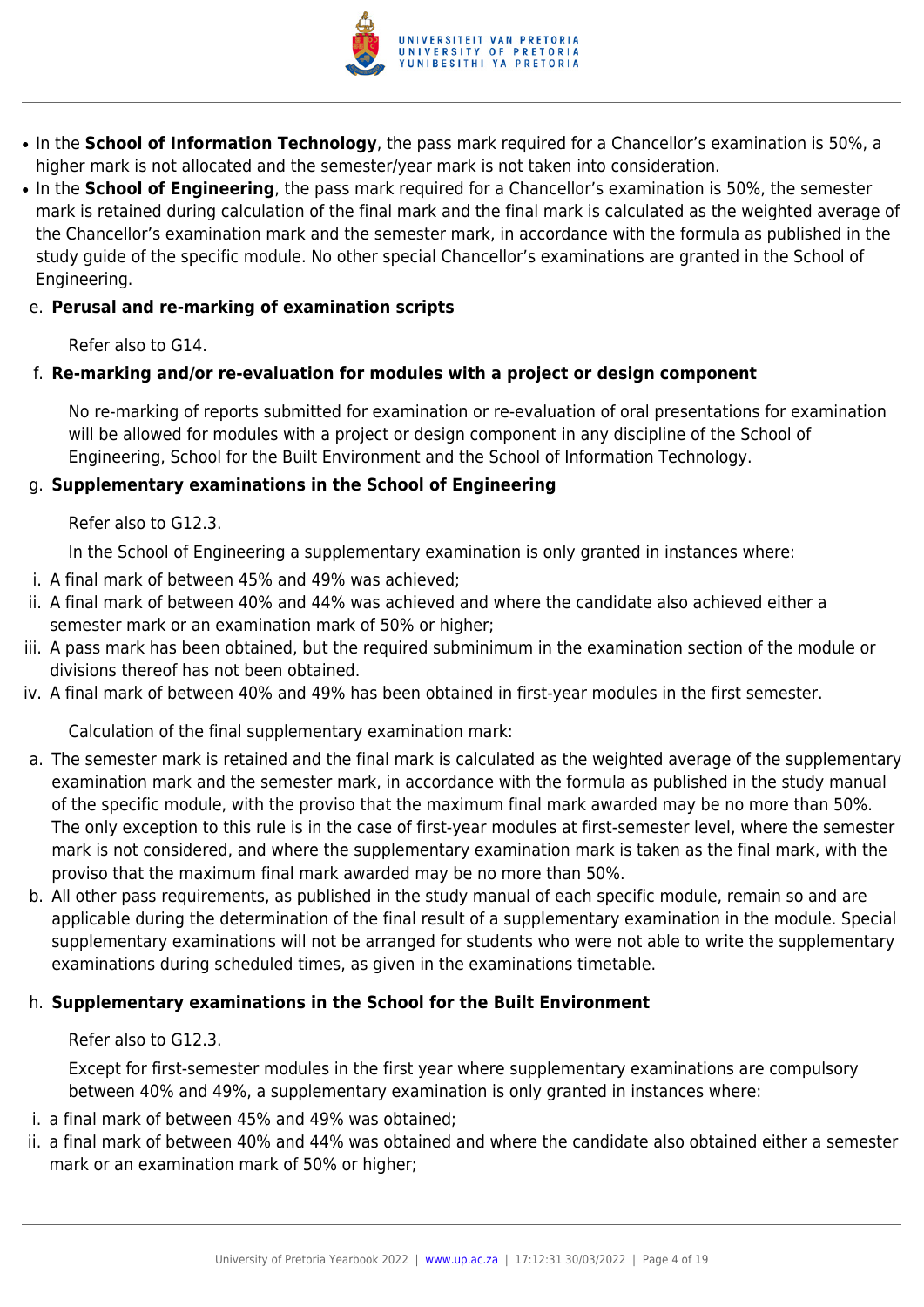

iii. a pass mark has been obtained, but the required subminimum in the examination section of the module or divisions thereof has not been obtained.

(i) to (iii) do not apply to third-year or honours modules of any of the programmes in the Department of Architecture. No supplementary examinations are granted in any year of study for design and panelassessed modules.

# i. **Supplementary examinations in the School of Information Technology**

# Refer also to G12.3.

In the School of Information Technology all supplementary examinations are considered and granted in accordance with the stipulations of G Regulation G12.3, and is calculated as follows:

- i. The semester mark is retained and the final mark is calculated as the weighted average of the supplementary examination mark and the semester mark, in accordance with the formula as published in the study manual of the specific module, with the proviso that the maximum final mark awarded may be no more than 50%. The only exception to this rule is in the case of first-year modules at first-semester level, where the semester mark is not considered, and where the supplementary examination mark is taken as the final mark, with the proviso that the maximum final mark awarded may be no more than 50%. For modules linked to continuous assessment, the department involved will share the supplementary exam model to be followed in the study guide of the module.
- ii. All other pass requirements, as published in the study manual of each specific module, remain so and are applicable during the determination of the final result of a supplementary examination in the module
- iii. No supplementary examinations are granted to third-year modules in the Department of Computer Science.

Special supplementary examinations will not be arranged for students who were not able to write the supplementary examinations during scheduled times, as provided in the examinations timetable.

# j. **Pass requirements**

Refer also to G11 and G12.2.

- a. In order to pass a module, a student must obtain an examination mark of at least 40% and a final mark of at least 50% except if stated otherwise in the study guide. A student passes a module with distinction if a final mark of at least 75% is obtained. The final mark is compiled from the semester/year mark and the examination mark.
- b. Please note: In the Faculty of Engineering, Built Environment and Information Technology borderline cases (e.g. a mark of 49% or 74%) must be reconsidered by both the internal and external examiners, for determination of the possible merit of an upward adjustment of the mark. Marks may not be adjusted downwards, except when obvious marking and adding errors were detected. The pass mark is a minimum final mark of 50% and a student fails the module if a lower mark (e.g. 49%) was obtained.
- c. Calculation of the final mark: The semester/year mark must account for no less than 40% and no more than 60% of the final mark, with the exception of modules such as design and research projects and research reports/essays, as well as in modules where the development of general skills is the primary learning activity, where appropriate alternative norms are determined individually by schools or departments. The specific details and/or formula for the calculation of the final mark are set out in the study guide of each module. Also, a schedule listing this information (for all the modules presented in each school) will be compiled, for approval by the Dean.
- d. Calculation of the semester/year mark: The semester/year mark is compiled from formative assessment of learning activities such as assignments, presentations, practicals and group projects, as well as from class tests and semester tests. For each module the specific formula for the calculation of the semester/year mark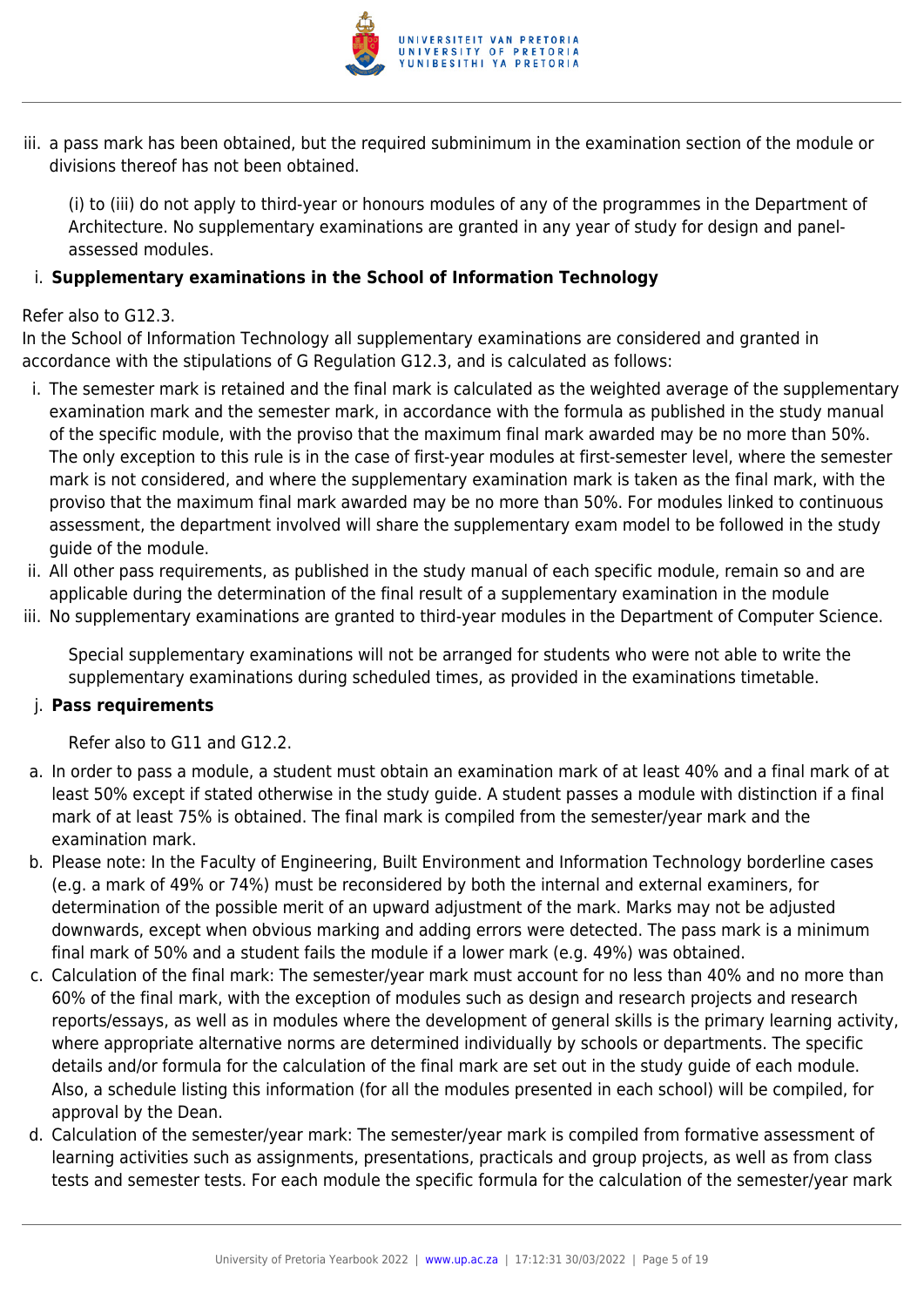

is determined by the lecturer(s) responsible for the presentation of the module and the details are set out in the study guide. Also, a schedule listing this information for all the modules presented in each school will be compiled, for approval by the Dean. (Refer also to G11.)

- e. In some modules specific requirements in respect of certain components of the semester/year mark may be set in order for a student to pass the module (for example that satisfactory performance in and attendance of practical classes are required). Thus, even if a pass mark is obtained in the module, a pass is not granted unless these requirements are met. For such modules these specific requirements are set out in the study guide. Also, a schedule containing this information (for all such modules presented in each school) will be compiled, for approval by the Dean.
- f. A student must comply with the subminimum requirements in subdivisions of certain modules. For such modules these specific requirements are set out in the study guide of the module. Also, a schedule containing this information (for all such modules presented in each school) will be compiled, for approval by the Dean.

#### **Please note:**

G10.3 is normally not applied by the School of Engineering, School for the Built Environment and School of Information Technology and no promotion (exemption from the examination) is allowed in any module, except in special cases where permission of the Dean is required.

# 3. **Summer and Winter schools**

Refer also to G11.2(2.1) and G12.6(6.5).

- i. To gain entry into a Summer or Winter school that is presented, a student:
	- a. must have obtained exam entry for the module in the previous semester and received a final mark of at least 40%.
	- b. may be allowed into a Summer School/Winter School if exam entry was obtained in the previous exam, the final mark of 40% was not obtained AND it is the only outstanding first year module OR second year module.
	- c. may be allowed into a Winter School if exam entry was obtained in the preceding June exam, the final mark of 40% was not obtained AND it is the only outstanding module from the previous academic year.
- ii. If a student fails the Summer/Winter School presented, the module needs to be repeated.
- iii. If a student qualifies to do more than one Summer/Winter School and there is an overlap between the Summer/Winter School, the student needs to select between the two and can't do both.
- iv. No first-year students who have failed to achieve more than 30% of the total credits, excluding non-core modules, may enrol for the Summer/Winter School.

# 4. **Academic progress regulations**

- i. Students who, after repeating a year of study, fail to pass all outstanding modules in the year of repetition, will be excluded and forfeit their right of admission.
- ii. Students whose academic progress is not acceptable can be suspended from further studies. Refer to the following important regulations: G3 and/or regulations as they appear for the applicable programmes.
- iii. A student who is excluded from further studies in terms of the stipulations of the abovementioned regulations will be notified in writing by the Dean or admissions committee at the end of the relevant semester as communicated via online student portals.
- iv. A student who has been excluded from further studies may apply in writing to the Faculty Appeals Committee for readmission by 12 January.
- v. If the excluded students are to be readmitted, the Faculty Appeals Committee will determine the conditions of readmission.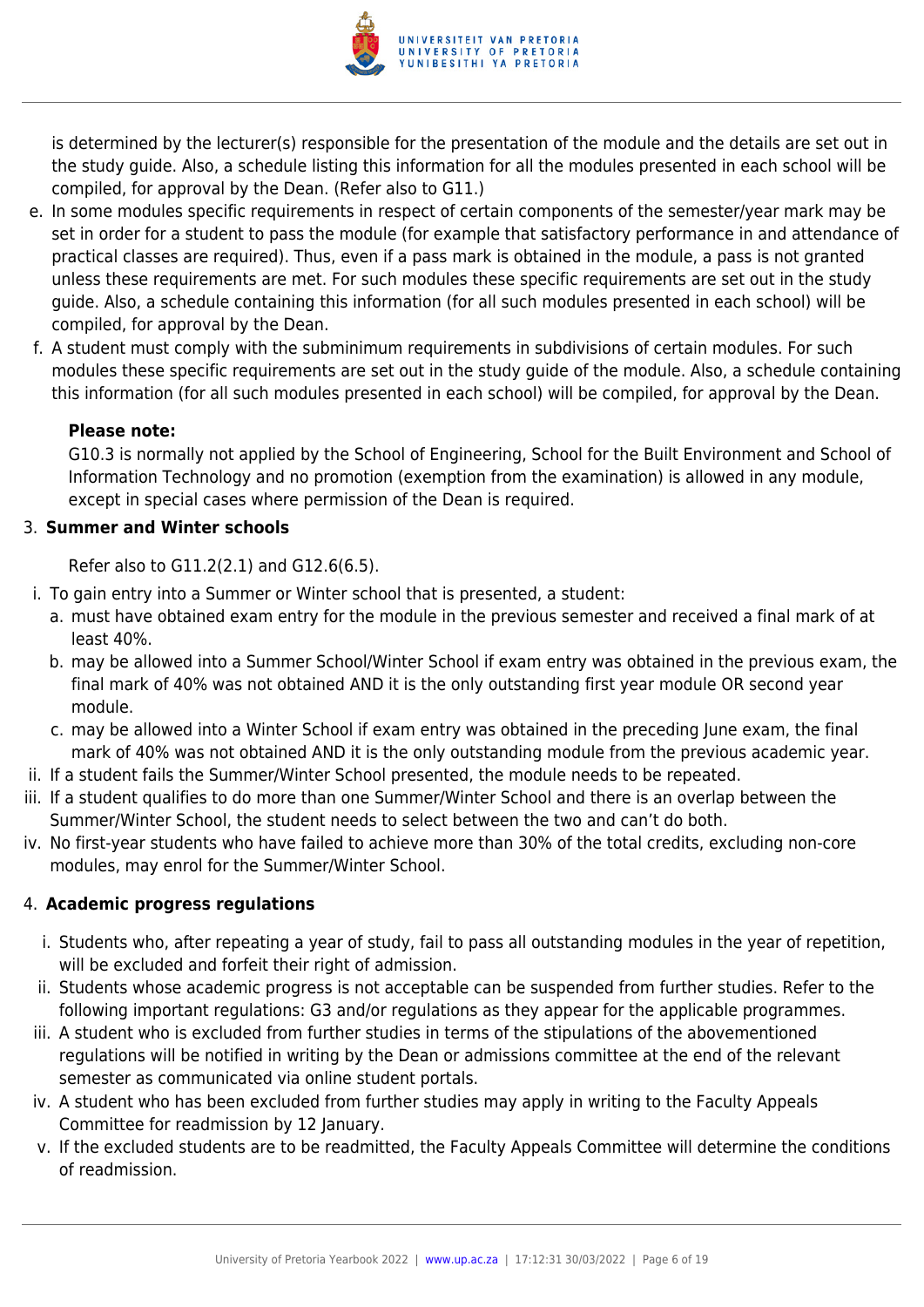

- vi. Should the student not be readmitted to further studies by the Faculty Appeals Committee, he/she will be informed in writing as communicated via online student portals.
- vii. Students who are not readmitted by the admissions committee have the right to appeal to the Senate Review Committee.
- viii. Any decision taken by the Senate Review Committee is final.
- ix. No first-year students who have failed to achieve more than 30% of the total credits, excluding non-core modules, may enrol for Winter/Summer School.

# 5. **Pass with distinction**

# a. **Pass with distinction in the School of Engineering**

A student graduates with distinction if:

- i. no module of the third or fourth year of study of the four-year programme or of the fourth or fifth year of the ENGAGE programme was repeated and a weighted average of at least 75% (not rounded) was obtained in one year in all the modules of the final year of study; and
- ii. the degree programme was completed within the prescribed four years for the four-year programme and within the prescribed five years of the ENGAGE programme.

Exceptional cases to the above will be considered by the Dean.

# b. **Pass with distinction in the School for the Built Environment**

Please refer to the program specific information in the yearbook

# c. **Pass with distinction in the School of Information Technology**

A degree (undergraduate) in the School of IT is conferred with distinction on a student who did not repeat any module of his/her final year, obtained a weighted average of at least 75% (not rounded) in all the prescribed modules for the final year, provided that a subminimum of 65% is obtained in each of these modules and provided that the degree is completed in the prescribed minimum period of time. Ad hoc cases will be considered by the Dean, in consultation with the relevant head of department.

# 6. **Dean's Merit List**

# a. **Dean's Merit List in the School of Engineering**

The Dean's Merit List will be published annually on the website of the Faculty and will contain the names of the students whose academic performance over the year has been excellent and deserves recognition. Letters of commendation will be sent to students who qualify for inclusion on the Dean's Merit List.

To be eligible for inclusion in the Dean's Merit List, a student in the School for Engineering must pass all the modules as prescribed in the curriculum of a specific year of study as published. A student registered for the first, second or third year of the four-year programme must obtain a minimum weighted average of 75% (not rounded) and a student registered on the first, second, third or fourth year of the five-year programme must obtain a minimum weighted average of 75% (not rounded).

# b. **Dean's Merit List in the School for the Built Environment**

The Dean's Merit List will be published annually on the website of the Faculty and will contain the names of students whose academic performance over the year has been excellent and deserves recognition. Letters of commendation will be sent to students who qualify for inclusion on the Dean's Merit List.

To be eligible for inclusion in the Dean's Merit List, a student in the School for the Built Environment must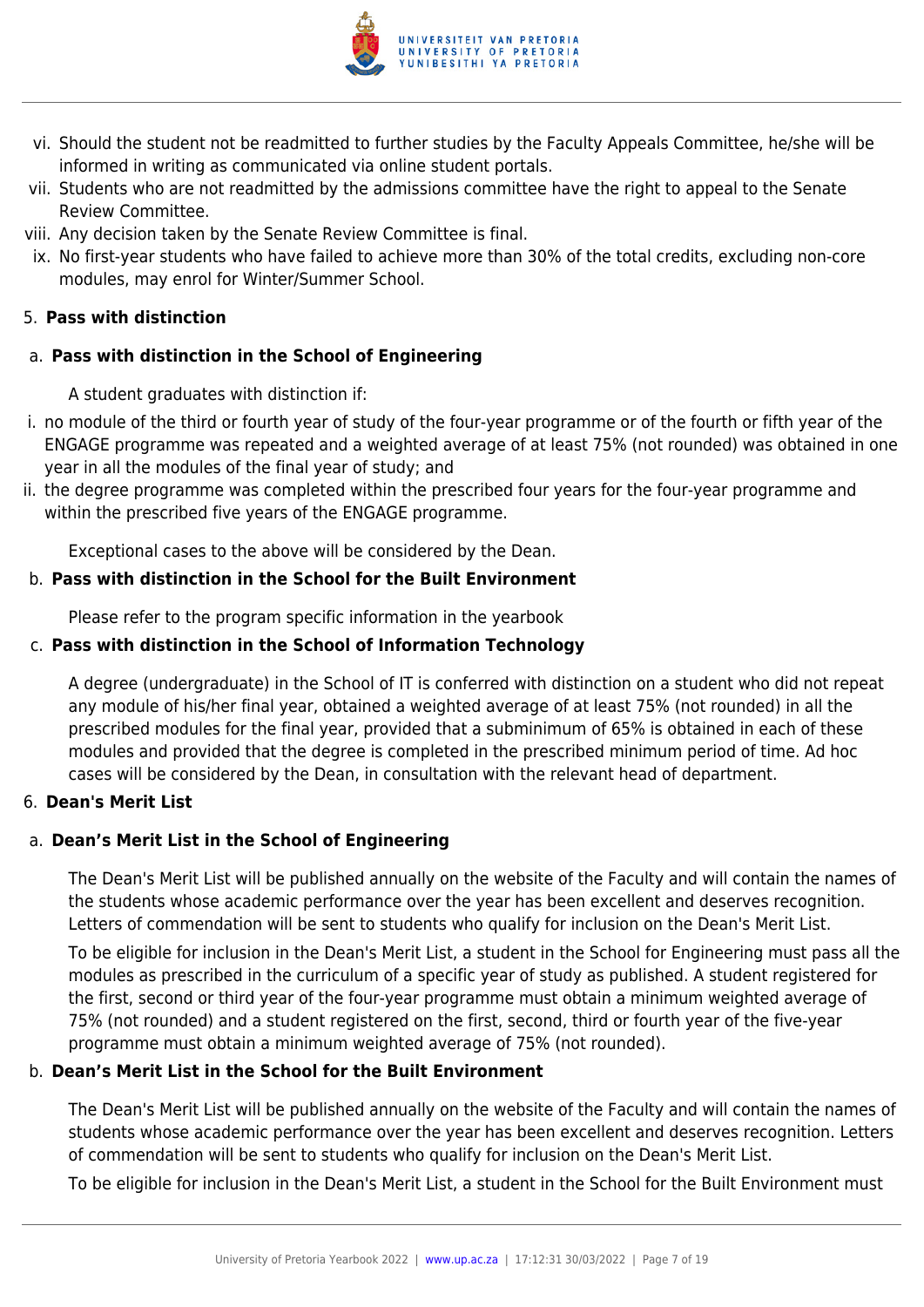

pass all the modules as prescribed in the curriculum of a specific year of study as published. A student registered for the first or second of the three-year programme must obtain a minimum weighted average of 75% (not rounded) and a student registered for the first, second or third year of the four-year programme must obtain a minimum weighted average of 75% (not rounded).

# c. **Dean's Merit List in the School of Information Technology**

The Dean's Merit List will be published annually on the website of the Faculty and will contain the names of students whose academic performance over the year has been excellent and deserves recognition. Letters of commendation will be sent to students who qualify for inclusion on the Dean's Merit List.

To be eligible for inclusion in the Dean's Merit List, a student in the School of Information Technology must pass all the modules as prescribed in the curriculum of a specific year of study as published. A student registered for the first or second year of the three-year programme must obtain a minimum weighted average of 75% (not rounded).

# 7. **Additional regulations and information for the School of Engineering**

#### a. **Selection**

A selection procedure takes place prior to admission to any programme in the School of Engineering. Restrictions may be placed on the number of students admitted to the School and/or its departments. Postgraduate selection takes place as stipulated in the respective departmental rules.

#### b. **Renewal of registration**

Should a student who is repeating a year of study, with the exception of first-year students, fail to obtain sufficient credits to be promoted to the subsequent year of study at the end of the year of repetition, he or she will forfeit his or her right to readmission. Students who forfeit the right to readmission, may apply in writing to the Admissions Committee for readmission to the Faculty. Provisions regarding promotion, including provisions for first-year students, appear in the regulations of the relevant fields of study.

# c. **Equivalent modules**

A BEng student may be permitted by the Dean, on recommendation of the relevant head of department, to register for an equivalent module in an alternate semester, although the module is normally offered to the student's group in another semester, and providing that no timetable clashes occur.

# d. **Registration of modules**

- i. Final cut-off dates are set for the change of modules (removing or adding) for each academic year. These dates are available from the Student Administration offices.
- ii. A student may not register for a module of a subsequent year if a timetable clash occurs with a module of a previous year which has not yet been passed and which is prescribed for his or her field of study, unless exemption is obtained from class attendance in the module of the previous year.
- iii. Should a student register for modules of the second semester at the beginning of a year of study, and it becomes evident at the end of the first semester, that he or she does not comply with the prerequisites of the second-semester modules, the registration of such modules will be cancelled. It is also the student's responsibility to ensure at the beginning of the second semester that the cancellation has been brought about.

# e. **Recognition of modules/study units passed at other tertiary institutions**

Refer also to G9.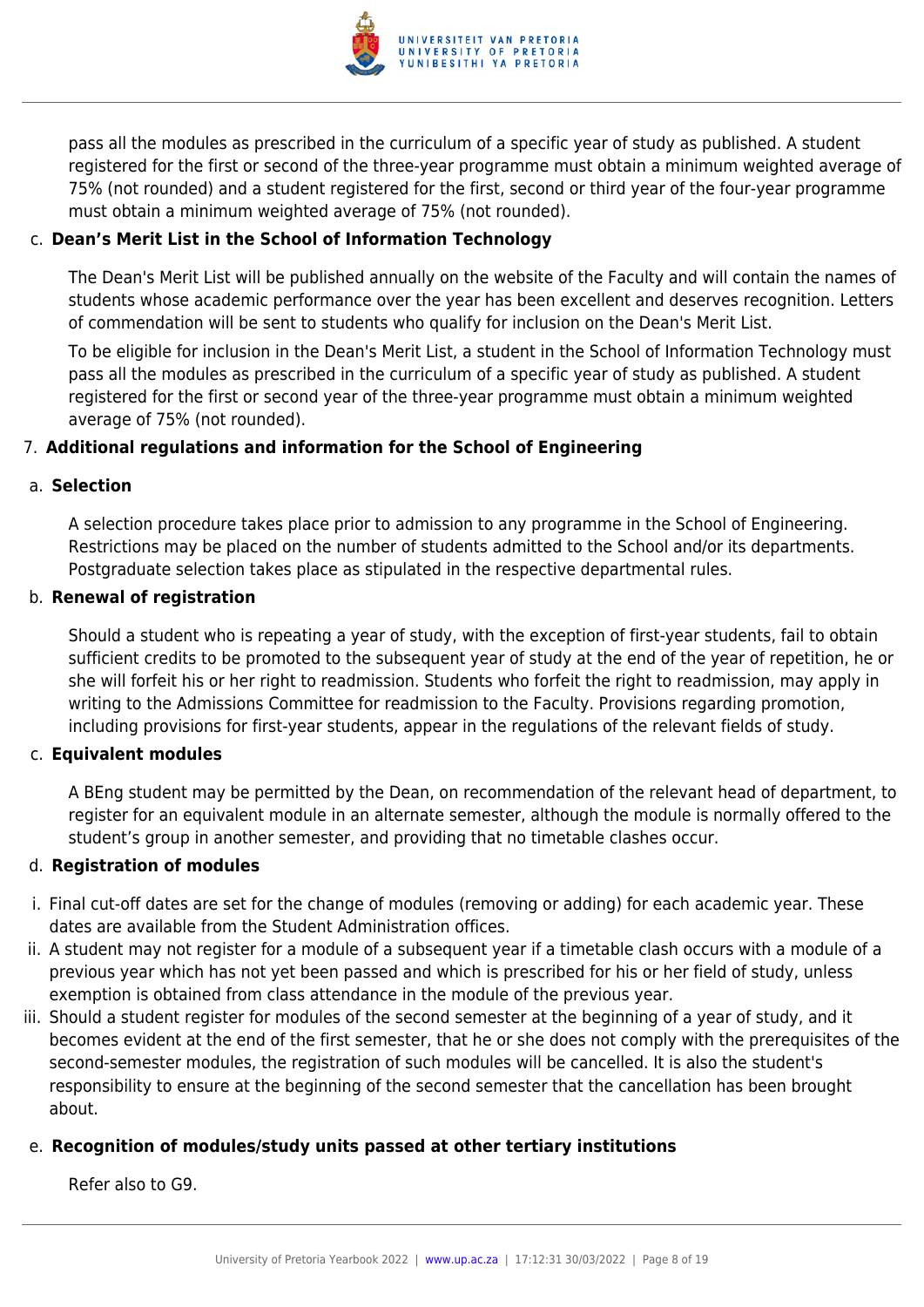

- i. A bachelor's degree for which the period of attendance is four academic years, at least during the final two academic years;
- ii. Credit may be awarded for modules passed at another university in the third and fourth year, if this was preapproved by the Head of Department (based on substantially equivalent material and all outcomes achieved as prescribed by ECSA), for special arrangements and/or exchange programmes.

# f. **Duration of examinations in undergraduate modules in the School of Engineering**

The duration of an examination in an 8-credit module will not exceed 90 minutes and in a 16-credit module will not exceed 180 minutes, except where special approval is granted by the Dean to exceed these limits.

The duration of a supplementary examination or a special examination in all under-graduate modules will not exceed 90 minutes, except where special approval is granted by the Dean to exceed this limit. In the event of an aegrotat, the duration of the examination can be extended to a maximum period of 180 minutes, depending on an arrangement made between the lecturer and the student.

#### g. **Exposure to the practice of engineering**

Engineering students are exposed in three ways to the practice of engineering during the course of their studies:

- i. Workshop practice a module comprising a period at the end of the first year of study during which students are trained in workshop practice. Students in electrical, electronic and computer engineering attend the Introduction to Laboratory Measurements and Computer Simulations' module.
- ii. Practical training specific periods of work at firms during which experience is gained in the practice of engineering. Students may deviate from this stipulation only with the permission of the Dean.
- iii. Excursions study excursions arranged for students to visit various engineering firms and installations in order to obtain insight into the industry. This training is compulsory. Details of the modules regarding these aspects of training are explained in the sections of this publication which deal with the curricula and syllabi of the various programmes.

# 8. **Additional regulations and information for the School of Information Technology**

# a. **Academic literacy**

All first-year students in the School of Information Technology enrol for ALL 121, a specialised module in academic literacy for Information Technology.

# b. **Requirements for specific modules**

A candidate who has:

- i. not passed at least four Computer science modules at second-year level, will not be permitted to register for the Computer science modules at third-year level, unless special permission has been granted by the relevant head of department.
- ii. selected a module presented by another faculty or department must take note of the admission requirements of such a module, subminimum required in examination papers and supplementary examinations.

#### c. **Minimum study period (G7)**

The minimum period of study for the degree is indicated at the relevant degree programme.

# 9. **Additional regulations and information for the School for the Built Environment**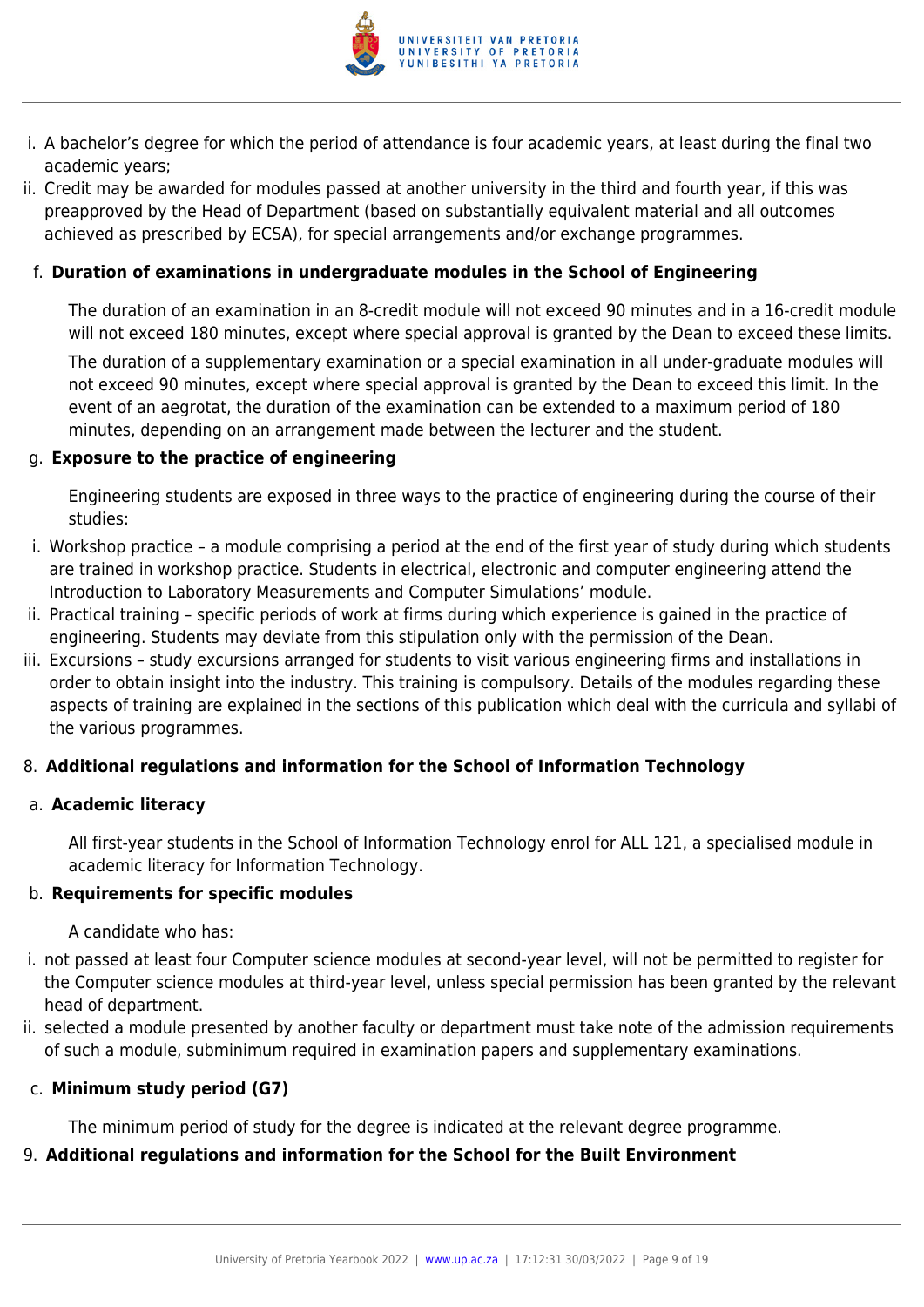

#### a. **Selection**

A selection procedure takes place prior to admission to any programme in the Department of Architecture as limited places are available. The BSc Architecture programme follows a four-step selection process and will only be considered as an applicant's first choice of study. Consult departmental guidelines on the undergraduate and postgraduate selection processes.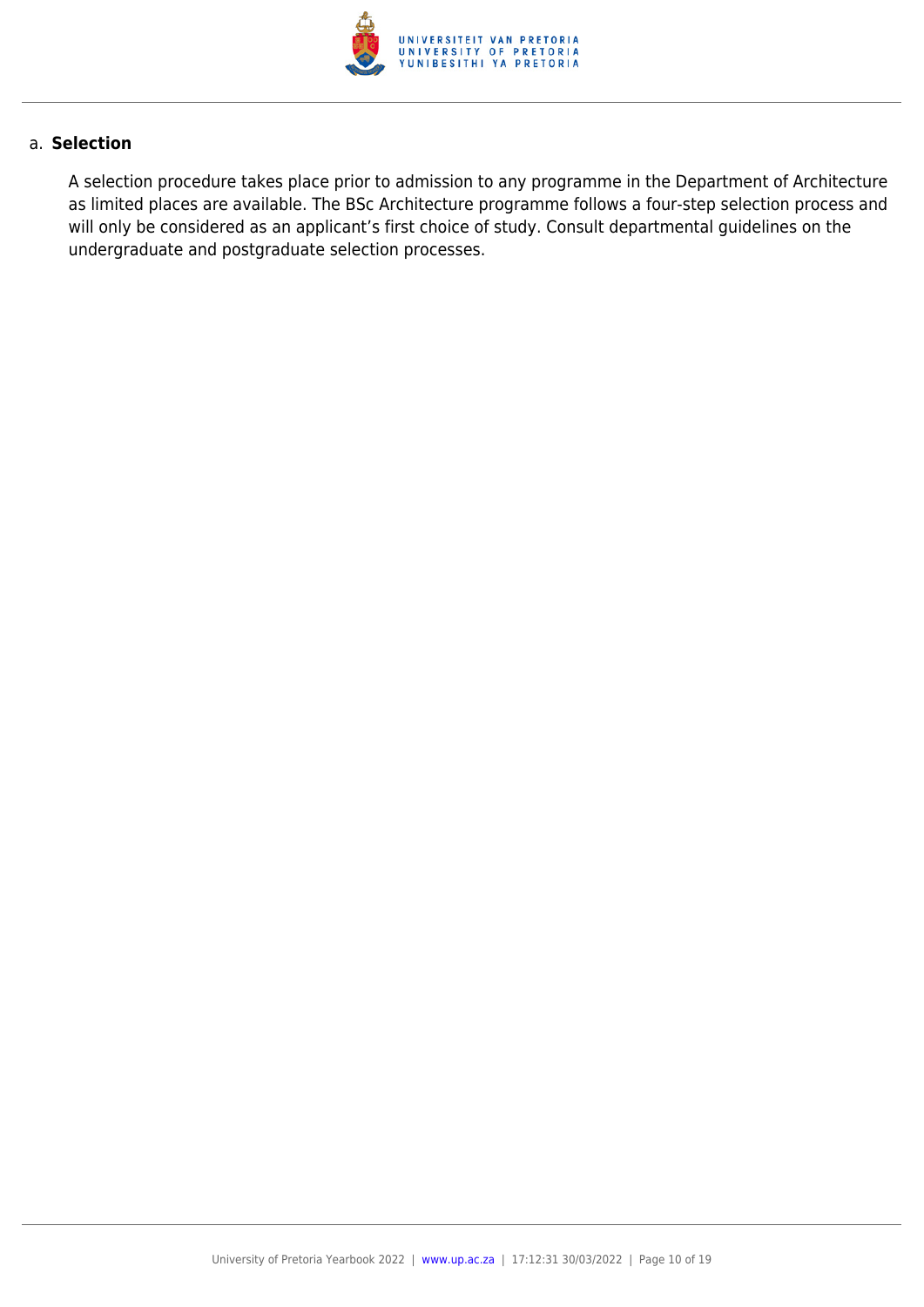

- Undergraduate Degree
- **BEng (Mechanical Engineering) (12130004)**
- **BIS (Publishing) (12131014)**
- **BEng (Chemical Engineering) (12130002)**
- **BEng (Chemical Engineering) ENGAGE (12136002)**
- **BEng (Civil Engineering) (12130007)**
- **BEng (Civil Engineering) ENGAGE (12136007)**
- **BEng (Computer Engineering) (12130009)**
- **BEng (Computer Engineering) ENGAGE (12136009)**
- **BEng (Electrical Engineering) (12130003)**
- **BEng (Electrical Engineering) ENGAGE (12136003)**
- **BEng (Electronic Engineering) (12130008)**
- **BEng (Electronic Engineering) ENGAGE (12136008)**
- **BEng (Industrial Engineering) (12130001)**
- **BEng (Industrial Engineering) ENGAGE (12136001)**
- **BEng (Mechanical Engineering) ENGAGE (12136004)**
- **BEng (Metallurgical Engineering) (12130005)**
- **BEng (Metallurgical Engineering) ENGAGE (12136005)**
- **BEng (Mining Engineering) (12130006)**
- **BEng (Mining Engineering) ENGAGE (12136006)**
- **BIS (Information Science) (12131012)**
- **BIS (Multimedia) (12131013)**
- **BIT (Information Systems) (12133300)**
- **BSc (Architecture) (12132018)**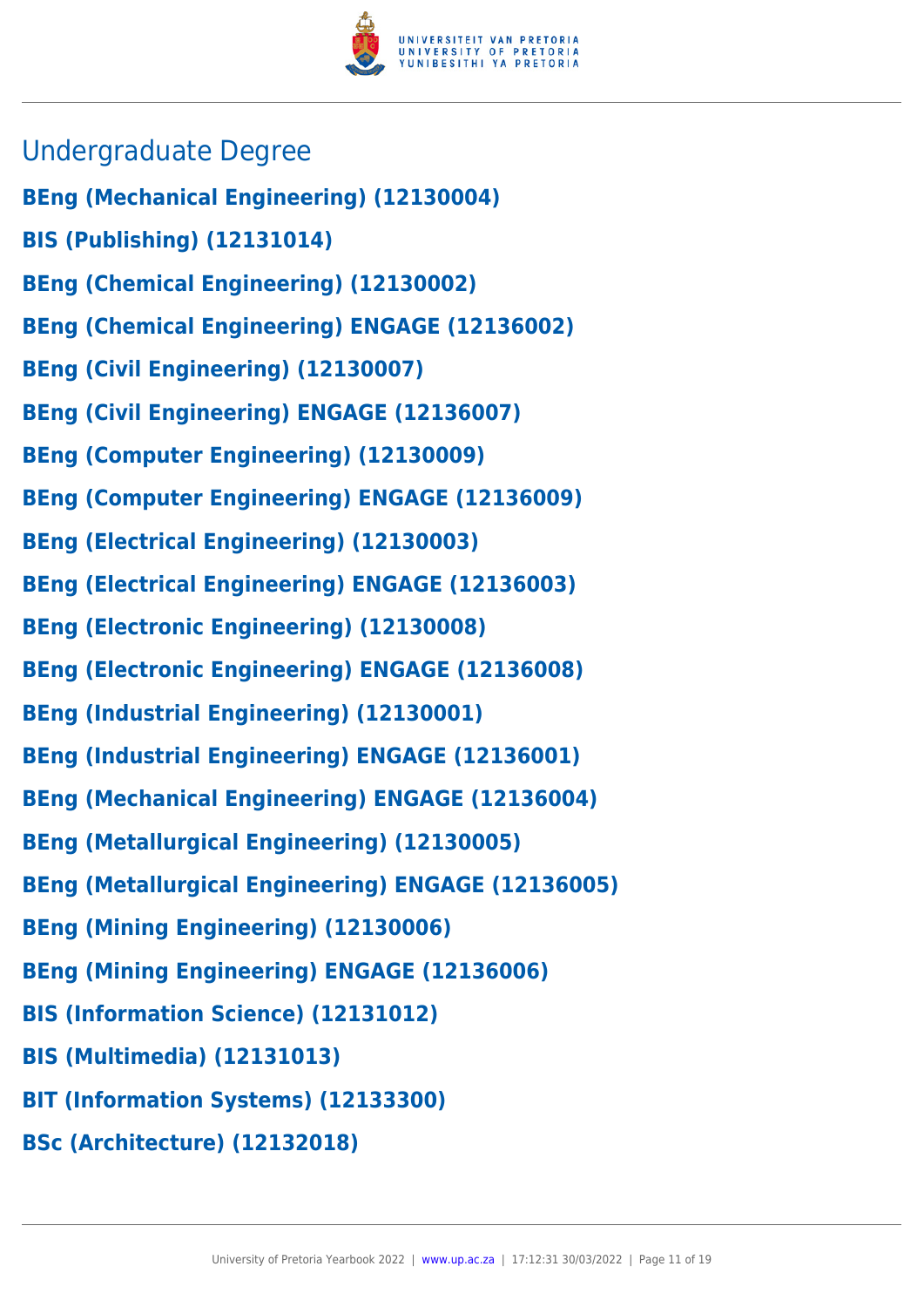

- **BSc (Computer Science) (12134001)**
- **BSc (Construction Management) (12132025)**
- **BSc (Information and Knowledge Systems) (12133213)**
- **BSc (Quantity Surveying) (12132023)**
- **BSc (Real Estate) (12132024)**
- **BTRP (12132026)**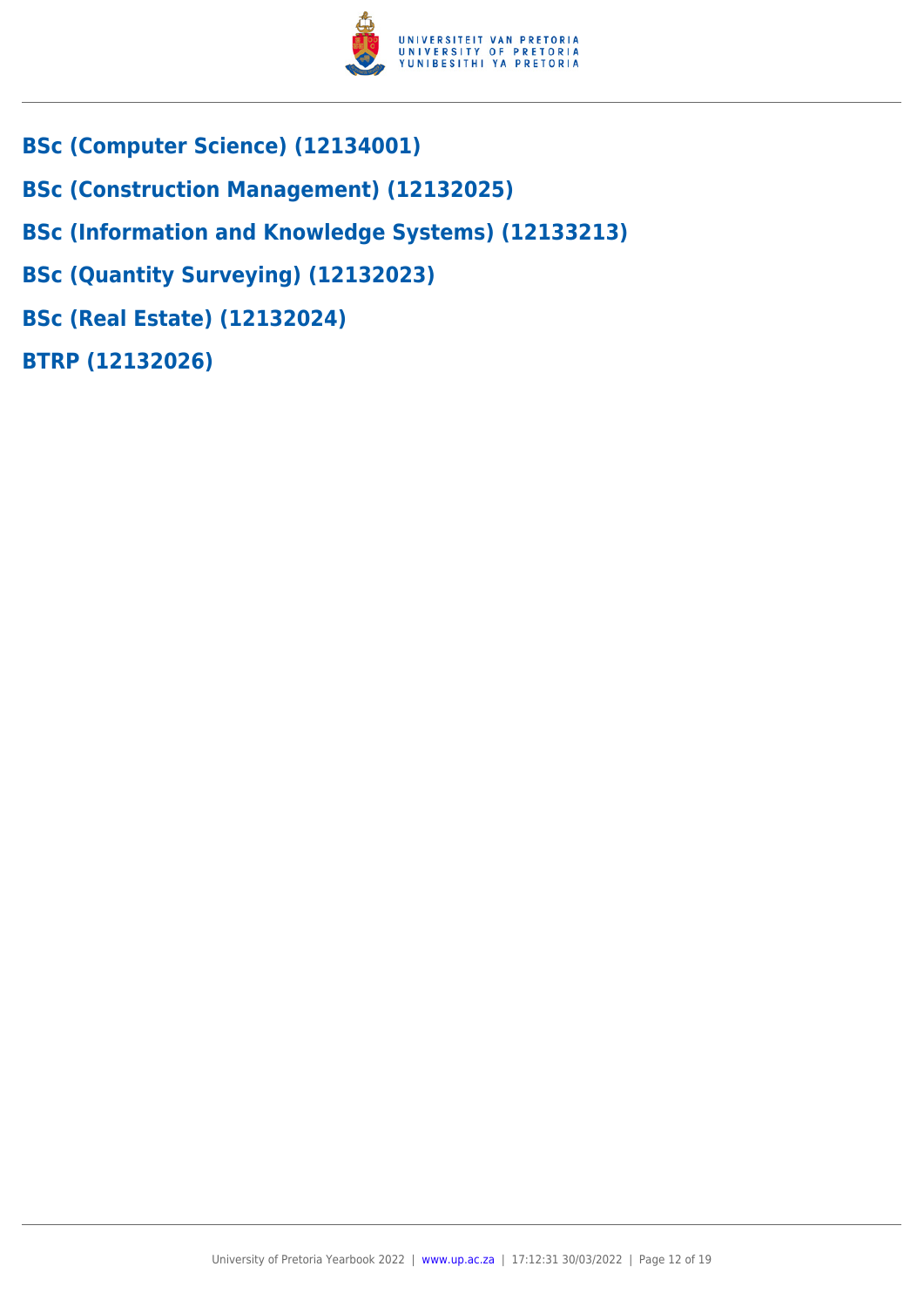

# **Honours**

- **BEngHons (Bioengineering) (12240203)**
- **BEngHons (Microelectronic Engineering) (12240192)**
- **BScHons (Applied Science) (Environmental Technology) (12243008)**
- **BArchHons (12242005)**
- **BEngHons (Chemical Engineering) (12240022)**
- **BEngHons (Computer Engineering) (12240214)**
- **BEngHons (Control Engineering) (12240232)**
- **BEngHons (Electrical Engineering) (12240032)**
- **BEngHons (Electronic Engineering) (12240092)**
- **BEngHons (Engineering and Technology Management) (12240252)**
- **BEngHons (Environmental Engineering) (12240222)**
- **BEngHons (Geotechnical Engineering) (12240215)**
- **BEngHons (Industrial Engineering) (12240012)**
- **BEngHons (Mechanical Engineering) (12240052)**
- **BEngHons (Metallurgical Engineering) (12240063)**
- **BEngHons (Metallurgical Engineering) (Welding Engineering) (12240064)**
- **BEngHons (Mining Engineering) (12240072)**
- **BEngHons (Structural Engineering) (12240122)**
- **BEngHons (Transportation Engineering) (12240112)**
- **BEngHons (Water Resources Engineering) (12240162)**
- **BEngHons (Water Utilisation Engineering) (12240103)**
- **BIntArchHons (12242007)**
- **BISHons (Information Science) (12240006)**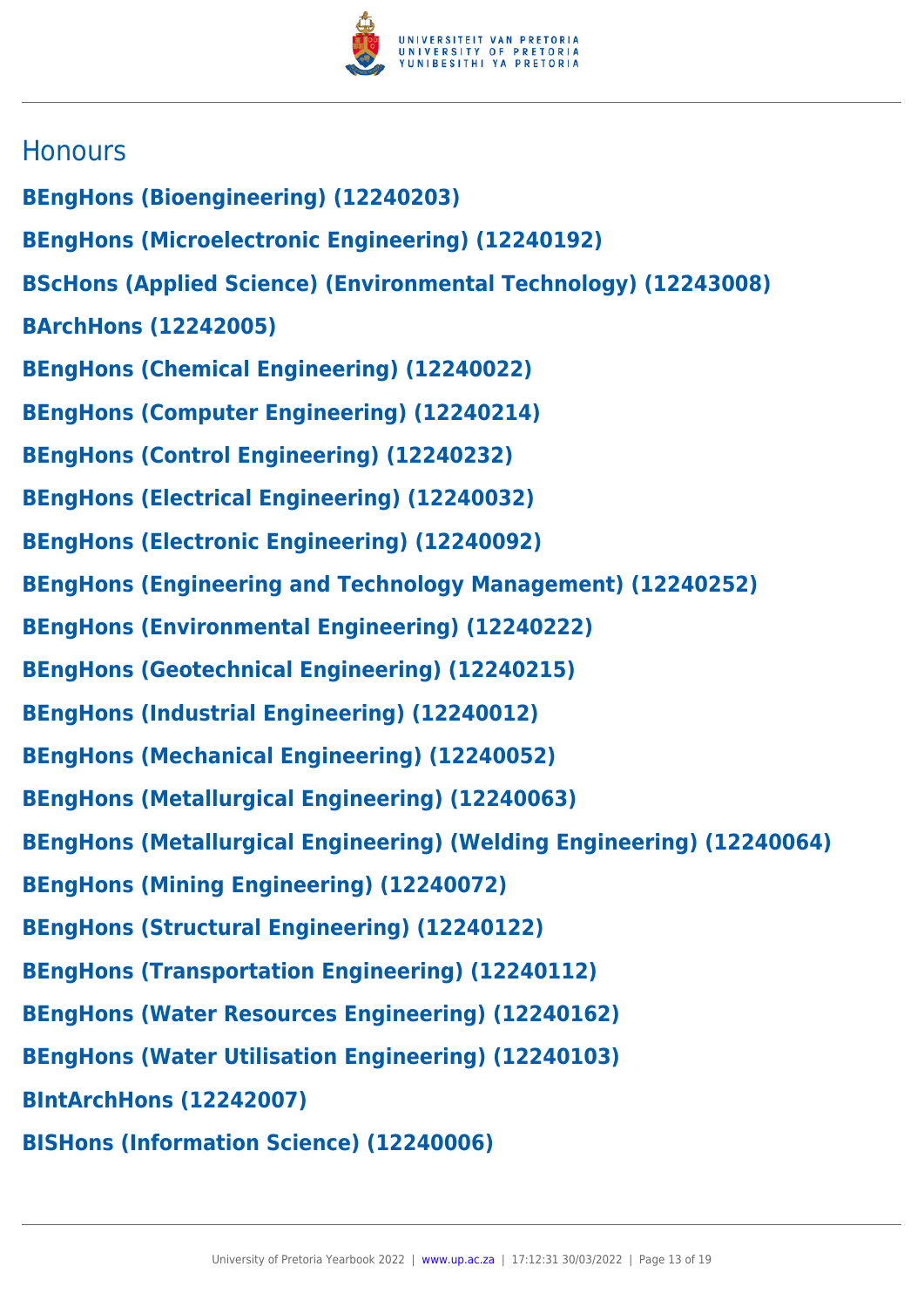

- **BISHons (Multimedia) (12240007)**
- **BISHons (Publishing) (12240008)**
- **BITHons (Information Systems) (12245000)**
- **BLArchHons (12242008)**
- **BScHons (Applied Science) (Architecture) (12242001)**
- **BScHons (Applied Science) (Chemical Technology) (12243004)**
- **BScHons (Applied Science) (Geotechnics) (12243005)**
- **BScHons (Applied Science) (Industrial Systems) (12243002)**
- **BScHons (Applied Science) (Mechanics) (12243006)**
- **BScHons (Applied Science) (Mechanics) (Physical Asset Management) (12243037)**
- **BScHons (Applied Science) (Metallurgy) (12243007)**
- **BScHons (Applied Science) (Metallurgy) (Welding Technology) (12243036)**
- **BScHons (Applied Science) (Mining) (12243035)**
- **BScHons (Applied Science) (Transportation Planning) (12243009)**
- **BScHons (Applied Science) (Water Utilisation) (12243014)**
- **BScHons (Computer Science) (12244001)**
- **BScHons (Construction Management) (12242018)**
- **BScHons (Engineering and Technology Management) (12241073)**
- **BScHons (Quantity Surveying) (12242017)**
- **BScHons (Real Estate) (12242019)**
- **BScHons (Real Estate) (Retail Property) (12242020)**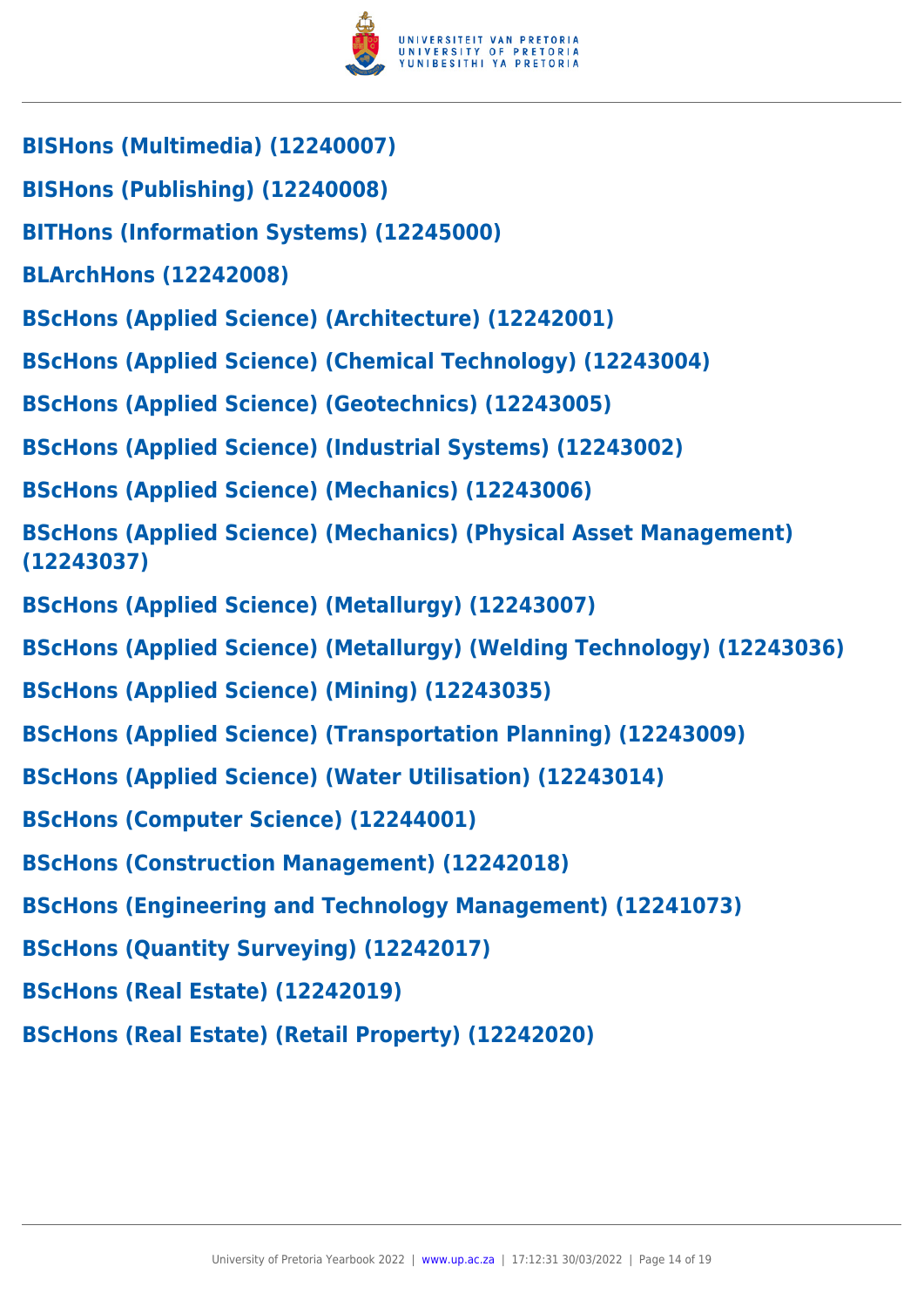

# Master's

- **MArch (12252025)**
- **MArch Professional (12252026)**
- **MEng (Bioengineering) (12250203)**
- **MEng (Chemical Engineering) (12250022)**
- **MEng (Computer Engineering) (12250214)**
- **MEng (Control Engineering) (12250232)**
- **MEng (Electrical Engineering) (12250032)**
- **MEng (Electronic Engineering) (12250094)**
- **MEng (Engineering Management) (Coursework) (12250173)**
- **MEng (Environmental Engineering) (12250222)**
- **MEng (Geotechnical Engineering) (12250215)**
- **MEng (Industrial Engineering) (12250012)**
- **MEng (Mechanical Engineering) (12250052)**
- **MEng (Metallurgical Engineering) (12250062)**
- **MEng (Microelectronic Engineering) (12250192)**
- **MEng (Mining Engineering) (12250072)**
- **MEng (Project Management) (Coursework) (12250263)**
- **MEng (Structural Engineering) (12250122)**
- **MEng (Technology and Innovation Management) (Coursework) (12250254)**
- **MEng (Transportation Engineering) (12250112)**
- **MEng (Water Resources Engineering) (12250162)**
- **MEng (Water Utilisation Engineering) (12250102)**
- **MIntArch (12252027)**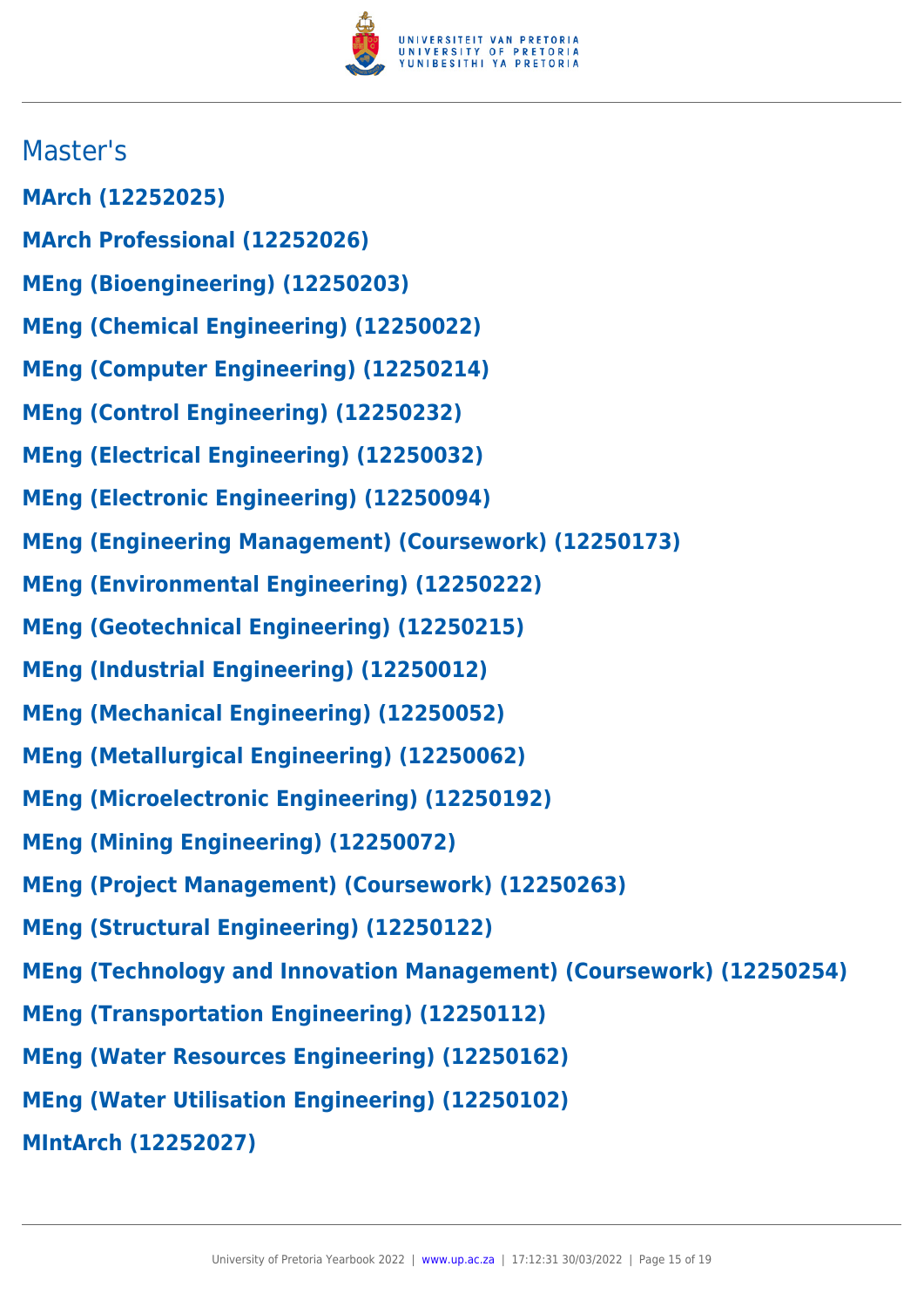

- **MIntArch Professional (12252028)**
- **MIS (Information Science) (12254010)**
- **MIS (Library Science) (12254009)**
- **MIS (Multimedia) (12254011)**
- **MIS (Publishing) (12254012)**
- **MIT (Big Data Science) (Coursework) (12254017)**
- **MIT (ICT Information Science) (Coursework) (12254016)**
- **MIT (ICT Management) (Coursework) (12254015)**
- **MIT (Information Systems) (12254013)**
- **MLArch (12252029)**
- **MLArch Professional (12252030)**
- **MSc (Applied Science) (Architecture) (Coursework) (12252038)**
- **MSc (Applied Science) (Control) (12253061)**
- **MSc (Applied Science) (Electrical, Electronic and Computer Engineering) (12253073)**
- **MSc (Applied Science) (Environmental Technology) (12253067)**
- **MSc (Applied Science) (Geotechnics) (12253063)**
- **MSc (Applied Science) (Industrial Systems) (12253060)**
- **MSc (Applied Science) (Mechanics) (12253064)**
- **MSc (Applied Science) (Metallurgy) (12253065)**
- **MSc (Applied Science) (Mining) (12253072)**
- **MSc (Applied Science) (Structures) (12253071)**
- **MSc (Applied Science) (Technology) (12253062)**
- **MSc (Applied Science) (Transportation Planning) (12253068)**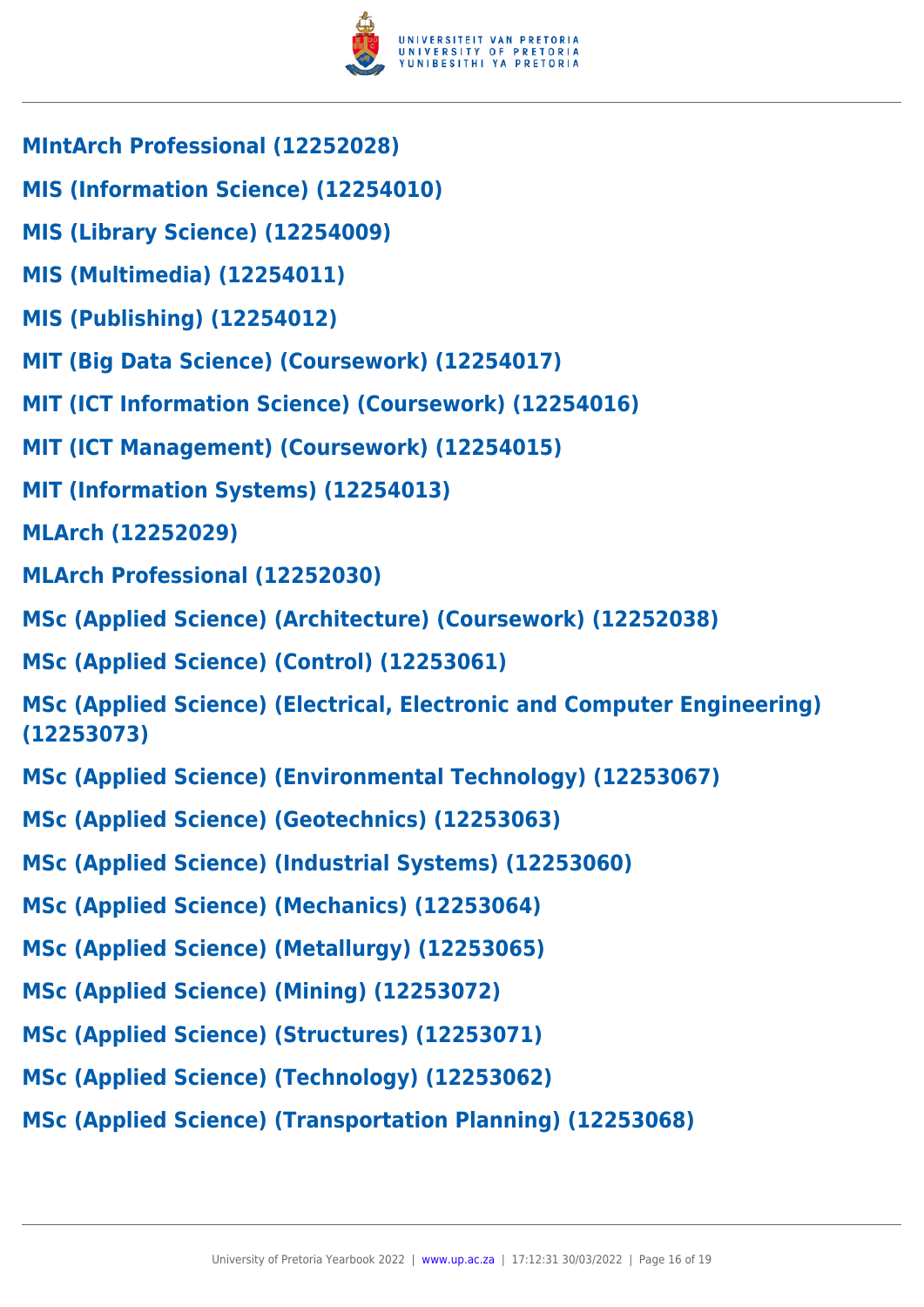

- **MSc (Applied Science) (Water Resources) (12253070)**
- **MSc (Applied Science) (Water Utilisation) (12253069)**
- **MSc (Computer Science) (12253074)**
- **MSc (Construction Management) (12252032)**
- **MSc (Engineering Management) (Coursework) (12251077)**
- **MSc (Project Management) (Coursework) (12251078)**
- **MSc (Quantity Surveying) (12252031)**
- **MSc (Real Estate) (12252033)**
- **MSc (Real Estate) (Coursework) (12252034)**
- **MSC (Real Estate) (Retail Property) (Coursework) (12252037)**
- **MSc (Technology and Innovation Management) (Coursework) (12251079)**
- **MTRP (12252035)**
- **MTRP (Coursework) (12252036)**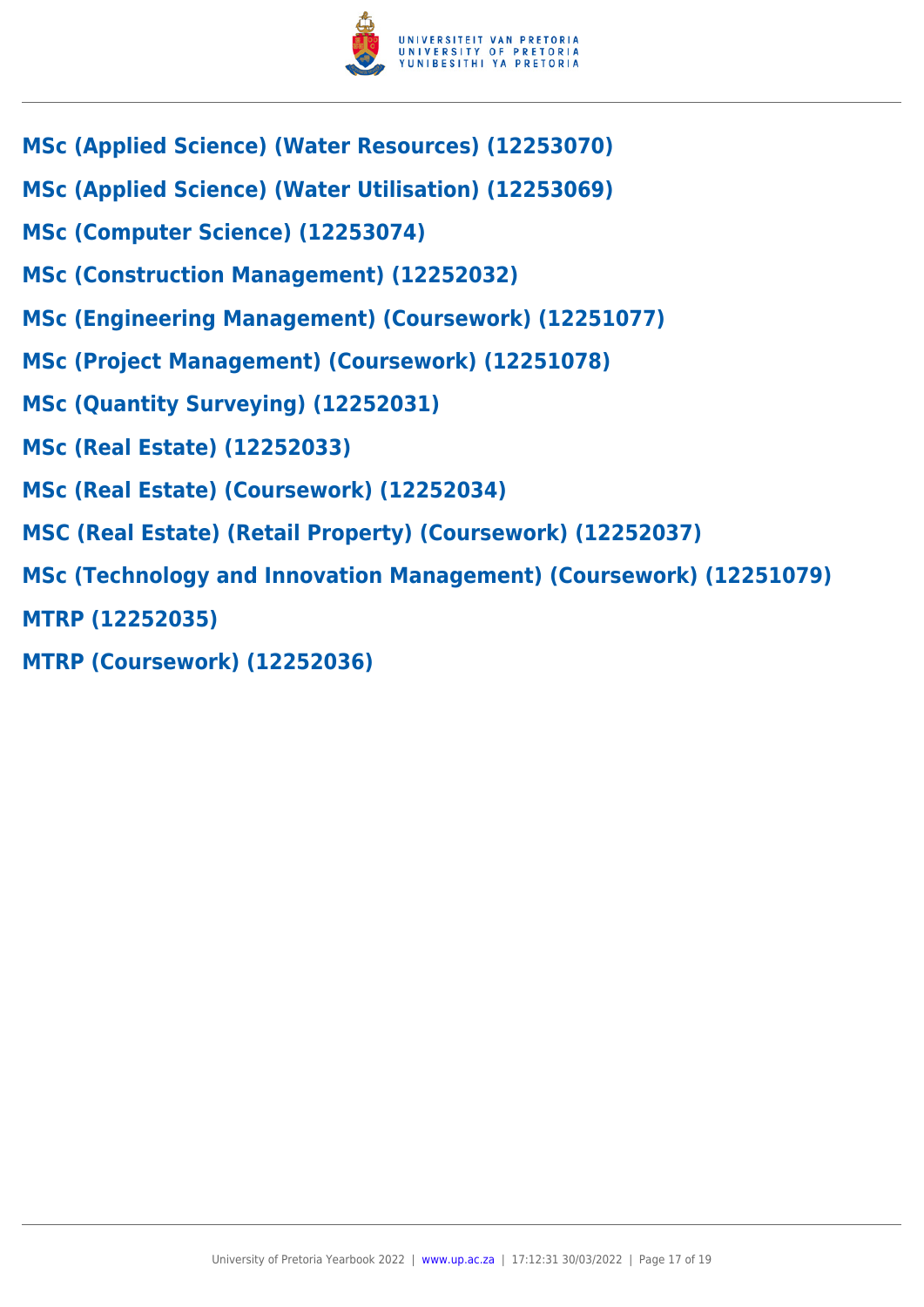

# **Doctorate**

- **PhD (Architecture) (12262004)**
- **PhD (Biosystems) (12263203)**
- **PhD (Chemical Engineering) (12263012)**
- **PhD (Chemical Technology) (12263142)**
- **PhD (Civil Engineering) (12263072)**
- **PhD (Civil) (12263222)**
- **PhD (Computer Engineering) (12263104)**
- **PhD (Computer Science) (12266001)**
- **PhD (Construction Management) (12262018)**
- **PhD (Electric) (12263152)**
- **PhD (Electrical Engineering) (12263022)**
- **PhD (Electronic Engineering) (12263082)**
- **PhD (Electronics) (12263162)**
- **PhD (Engineering Management) (12261072)**
- **PhD (Engineering Management) (12263214)**
- **PhD (Industrial Engineering) (12263002)**
- **PhD (Industrial Systems) (12263132)**
- **PhD (Information Science) (12264005)**
- **PhD (Information Systems) (12264011)**
- **PhD (Information Technology) (12264010)**
- **PhD (Interior Architecture) (12262009)**
- **PhD (Landscape Architecture) (12262005)**
- **PhD (Library Science) (12264006)**